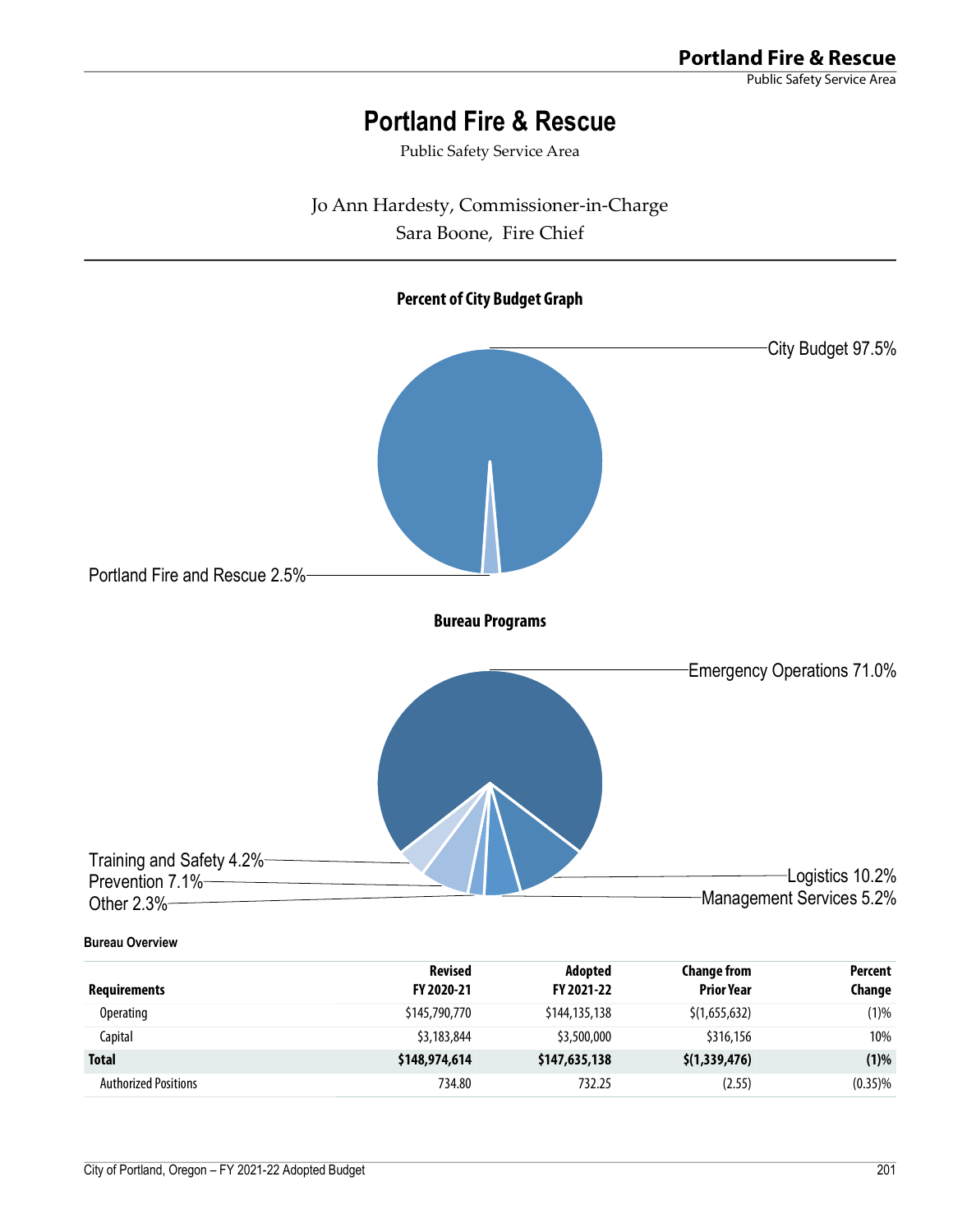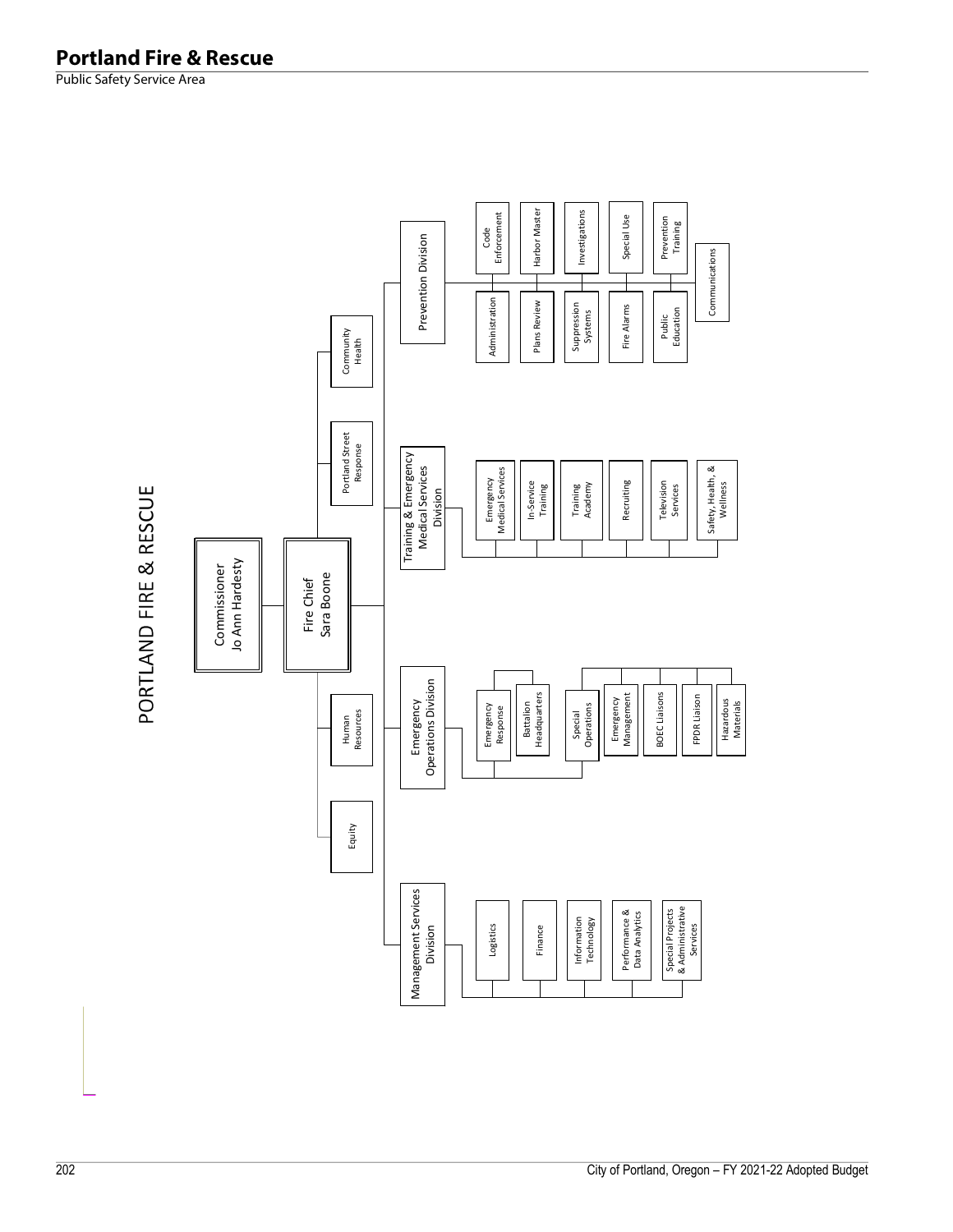## **Bureau Mission**

### **Bureau Mission**

We keep all communities protected through a combination of prevention, community health programs, and all-hazard response to fire, medical, natural disaster, and other emergencies.

### **Bureau Vision**

All communities are safe and protected from fire, medical, and other emergencies.

#### **Our Values**

Every life has value.

- **Excellence:** We are prepared to provide the appropriate response to every emergency.
- **Accountability:** We earn trust by being accountable for what we say and do.
- **Resilience:** We are ready for the future with sustainable practices and infrastructure.
- **Prevention:** We proactively create a safe and healthy environment.
- **Equity:** We challenge ourselves to create an equitable environment for all.
- **Collaboration:** We collaborate with partners to best serve our community.

## **Bureau Overview**

Portland Fire & Rescue (PF&R) is the largest fire and emergency services provider in the State of Oregon, serving the City of Portland and the regional metropolitan area. PF&R is usually first on scene for all fire, medical, and other emergency incidents. In addition, PF&R acts as an important safety net for those experiencing houselessness or without support systems. PF&R also provides critical community safety services including fire prevention and public education.

PF&R is managed and directed by the Fire Chief. The bureau consists of the Chief's Office and four divisions: Emergency Operations; Prevention; Training & Emergency Medical Services; and Management Services. Training, facilities, apparatus maintenance, technology, finance, data analysis, and other functions are tightly integrated into bureau operations to provide mission-critical support to frontline firefighters, responders, and inspectors providing essential services to our community.

During FY 2020-21, PF&R launched the Portland Street Response (PSR) pilot program as a complement to the existing fire, medical, and police emergency response capabilities within the City of Portland. PSR fills a gap in the 911 response model by dispatching a more appropriate responder to non-life-threatening, crisisrelated calls that are low acuity and non-emergent in nature. PSR first responders are unarmed and specially trained to provide crisis intervention for non-criminal, non-life-threatening 911 calls that pertain to mental health, substance use/ intoxication, and welfare check calls.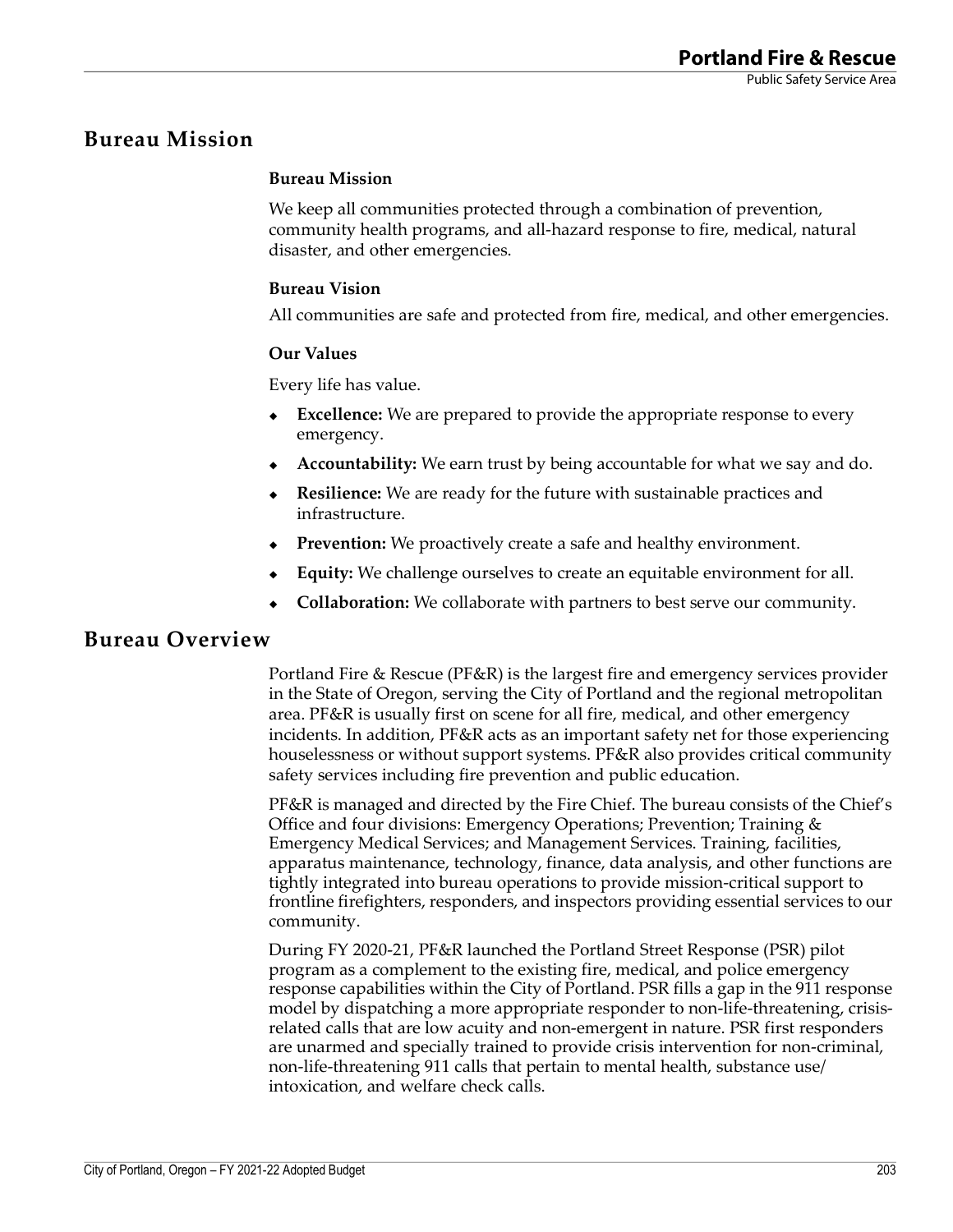#### **All-Hazards Emergency Response** In FY 2019-20, PF&R responded to 83,025 calls for emergency services, requiring over 102,500 unit responses. PF&R's emergency operations deployment model is a network of fire and rescue stations with apparatus optimally positioned across PF&R's geographic service area to maximize response reliability, deploy appropriate resources, and to minimize response time and, therefore, community risk. PF&R's fire and rescue stations provide an effective emergency response network 24 hours a day, 365 days a year. PF&R provides cost efficiencies to the public because its highly trained, all-hazards fire and rescue personnel serve as the first responders on fire, rescue, and medical calls as well as high-risk natural disasters (such as earthquake, pandemics, floods, and landslides) and other catastrophic events (such as explosions, building collapse, and terrorist events). In addition, PF&R's core services prevent emergencies from occurring through community education and fire prevention, which includes plan review and code enforcement.

PF&R operates 28 engine companies, ten truck companies (including two quints), four Rapid Response Vehicles (RRVs), and one heavy squad unit responding from 31 fire and rescue stations. Additional support is provided by other specialty units that are cross staffed with on-duty resources. Specialty units include: water rescue, marine response, urban wildland interface, structural/trench collapse, high-angle rope rescue, foam response, hazardous materials (HazMat), and chemical, biological, radiological/nuclear and explosive (CBRNE) response.

In addition to PF&R's normal operations, PF&R responded to unprecedented events in 2020: the City of Portland has faced an ongoing public health crisis with the COVID-19 pandemic, a record number of protest events have taken place within the city, and the 2020 Oregon wildfire season was one of the most destructive on record. These complex and overlapping scenarios have tested PF&R and often stretched its workforce and resources. The recent challenges have also showcased the multifaceted and essential role PF&R serves within the community.

## **Strategic Direction**

|                                             | PF&R believes that its core mission of providing timely, professional, and caring<br>emergency services is critical to public safety and livability in Portland. Under the<br>direction of Fire Chief Sara Boone, PF&R has developed a new Strategic Plan for<br>2020-2023 organized around six priorities:                                                                                                                                                                          |
|---------------------------------------------|--------------------------------------------------------------------------------------------------------------------------------------------------------------------------------------------------------------------------------------------------------------------------------------------------------------------------------------------------------------------------------------------------------------------------------------------------------------------------------------|
| <b>Prioritizing Core</b><br><b>Services</b> | PF&R must ensure that its emergency response companies are equipped, outfitted,<br>trained, and prepared to respond into immediately dangerous to life and health<br>(IDLH) environments, fires, and other hazardous emergencies to reduce loss of life,<br>property damage, and environmental hazards. PF&R must equally remain highly<br>skilled, proficient, and responsive to rendering emergency medical care to save<br>lives and change outcomes in the acute crises setting. |
| <b>Community Health</b>                     | PF&R is developing strategies to evolve from a reactive medical response model to<br>proactively addressing the social and behavioral determinants of health that lead to<br>residents relying on 911 for regular medical services. Through community<br>connections and education, PF&R can reduce calls to 911, improve patient<br>outcomes, and reduce healthcare system costs.                                                                                                   |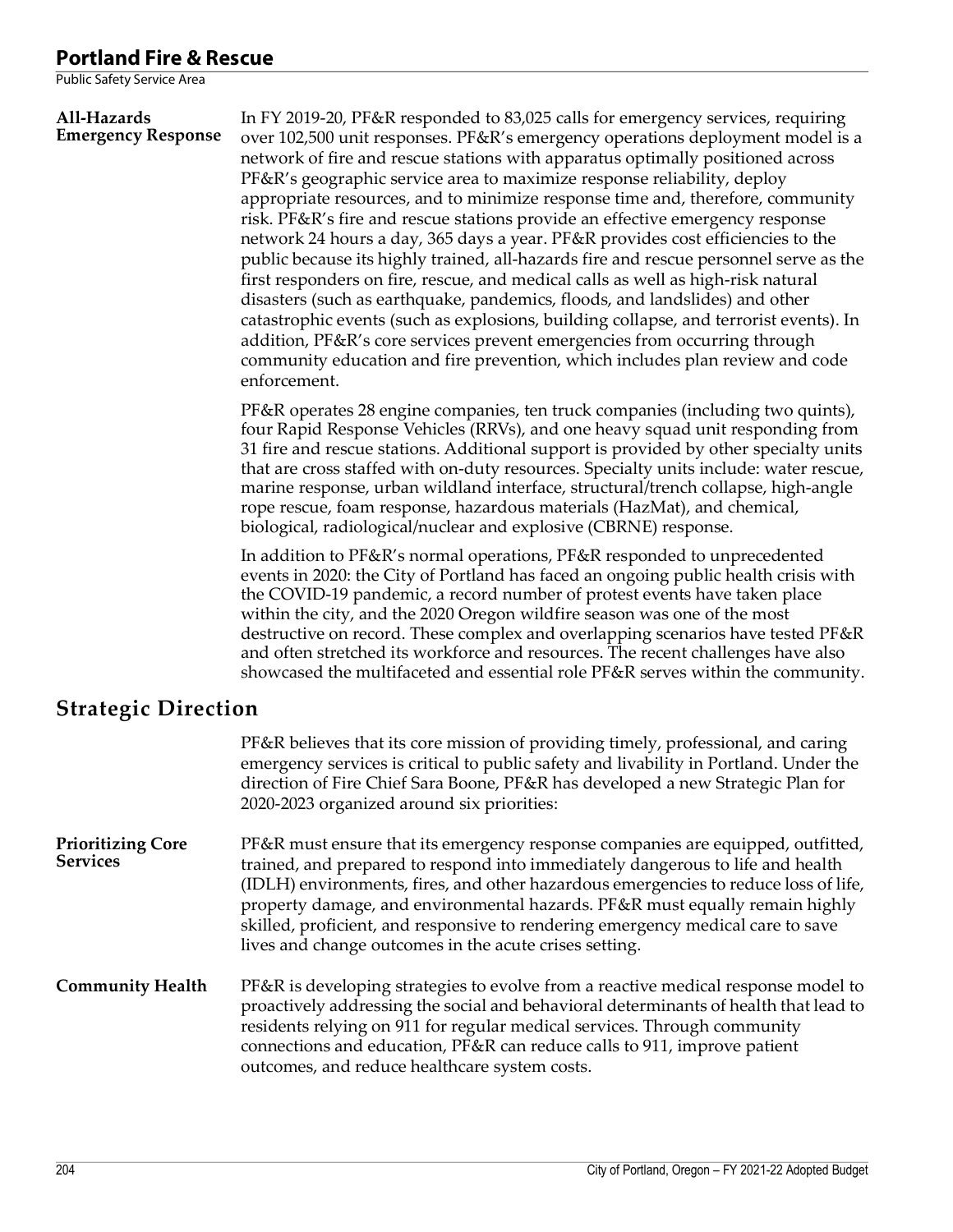| Prevention and<br>Education   | PF&R works to reduce the frequency and severity of fires and other life-safety<br>incidents through a multi-disciplinary approach that includes education,<br>engineering, and enforcement. Prevention and education are one way PF&R is<br>working to reduce the disproportionate impacts of fire and emergency medical<br>incidents on marginalized and vulnerable communities. |
|-------------------------------|-----------------------------------------------------------------------------------------------------------------------------------------------------------------------------------------------------------------------------------------------------------------------------------------------------------------------------------------------------------------------------------|
| <b>Workplace Culture</b>      | PF&R values diversity, equity, and inclusion. PF&R must be respectful,<br>professional, and compassionate in its delivery of services to the community. It is<br>important that PF&R's workforce reflects the community that it serves, and that<br>PF&R's services are delivered equally as well as equitably across the City.                                                   |
| Employee Health &<br>Wellness | The following areas diminish firefighter health and wellbeing: physical on-duty<br>injuries, occupational cancer, underlying heart disease/heart attacks, and post-<br>traumatic stress disorder (PTSD). It is a bureau priority to reduce these health and<br>wellness risks by investing in prevention and other appropriate resources.                                         |
| <b>Sustainable Practices</b>  | PF&R is committed to taking a leadership role on reducing carbon emissions and<br>promoting sustainability in the fire service.                                                                                                                                                                                                                                                   |

## **Summary of Budget Decisions**

#### **Reductions Reduce \$760,000 in ongoing General Fund discretionary resources; eliminate 5.75 non-sworn administrative and support FTE**

This action eliminates six positions: Analyst III (Performance and Data Analytics), Coordinator II (Communications), Coordinator II (EAP), Office Support Specialist III (EMS and Administrative Services), Utility Worker II (Logistics), and Electrician (Logistics). All positions, aside from the electrician position, are currently vacant.These reductions will further erode lean administrative and support resources, causing delays or potentially stoppage of some functions.

#### **Reduce \$120,000 in ongoing General Fund discretionary resources and decommission Campbell Fire Boat**

The Campbell Fire Boat is 94 years old and it is increasingly difficult to obtain replacement parts and costly to maintain. PF&R hopes that the Campbell Fire Boat can be donated to an organization that will turn it into a museum piece.

#### **Reduce \$15,357 in ongoing General Fund discretionary resources and implement step freezes for DCTU employees in the Fire Bureau.**

DCTU step freezes reduce PF&R's budget and provide ongoing savings for the City's General Fund. Because these savings span fiscal years, half of this reduction is added back on a one-time basis in FY 2021-22.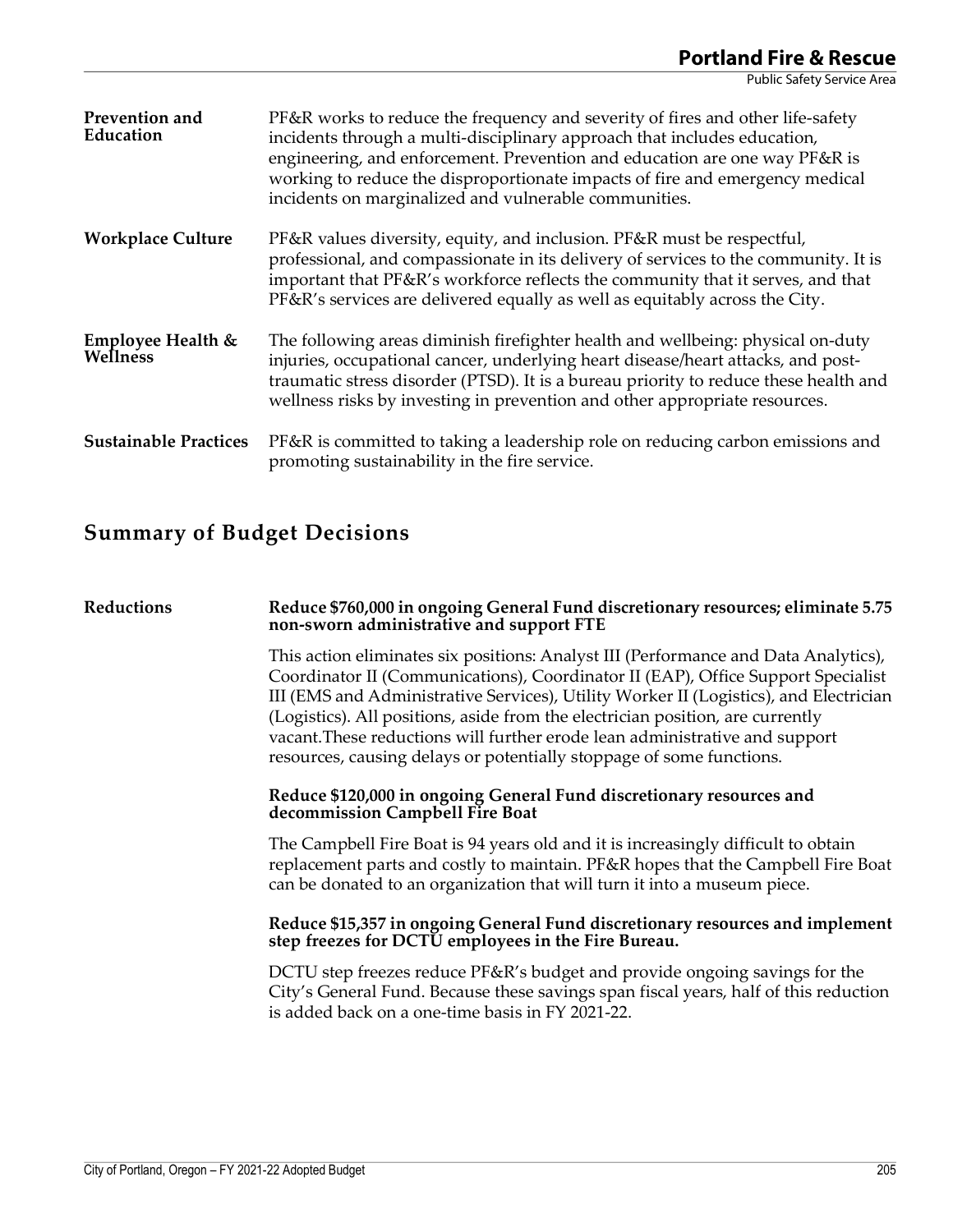| Additions                                                   | Add \$977,528 in one-time General Fund discretionary resources for Portland<br>Street Response pilot; add 4.0 limited term FTE                                                                                                                                                                                                                                                                                                                                                                                                                                                                                                                                                                                                                                                                                                                                                                                                                          |  |  |  |  |  |  |
|-------------------------------------------------------------|---------------------------------------------------------------------------------------------------------------------------------------------------------------------------------------------------------------------------------------------------------------------------------------------------------------------------------------------------------------------------------------------------------------------------------------------------------------------------------------------------------------------------------------------------------------------------------------------------------------------------------------------------------------------------------------------------------------------------------------------------------------------------------------------------------------------------------------------------------------------------------------------------------------------------------------------------------|--|--|--|--|--|--|
|                                                             | These resources will ensure the Portland Street Response pilot program has<br>sufficient resources to staff two mobile crisis response teams for the duration of the<br>12-month pilot program. Additional resources for Portland Street Response are<br>retained in contingency for future allocation when initial pilot program data is<br>available.                                                                                                                                                                                                                                                                                                                                                                                                                                                                                                                                                                                                 |  |  |  |  |  |  |
|                                                             | Add \$7,679 in one-time General Fund discretionary resources for DCTU step<br>treezes                                                                                                                                                                                                                                                                                                                                                                                                                                                                                                                                                                                                                                                                                                                                                                                                                                                                   |  |  |  |  |  |  |
|                                                             | Due to DCTU step freeze savings spanning fiscal years, half of the freeze reductions<br>are added back as one-time General Fund discretionary resources in FY 2021-22.                                                                                                                                                                                                                                                                                                                                                                                                                                                                                                                                                                                                                                                                                                                                                                                  |  |  |  |  |  |  |
| <b>Spring BMP</b><br><b>Carryover Decision</b>              | Add \$72,565 in one-time General Fund discretionary resources for Portland<br><b>Street Response van</b>                                                                                                                                                                                                                                                                                                                                                                                                                                                                                                                                                                                                                                                                                                                                                                                                                                                |  |  |  |  |  |  |
| Packages                                                    | This purchase is funded on a one-time basis with program carryover from the FY<br>2020-21 Fire Bureau budget.                                                                                                                                                                                                                                                                                                                                                                                                                                                                                                                                                                                                                                                                                                                                                                                                                                           |  |  |  |  |  |  |
| <b>Budget Notes</b>                                         |                                                                                                                                                                                                                                                                                                                                                                                                                                                                                                                                                                                                                                                                                                                                                                                                                                                                                                                                                         |  |  |  |  |  |  |
|                                                             |                                                                                                                                                                                                                                                                                                                                                                                                                                                                                                                                                                                                                                                                                                                                                                                                                                                                                                                                                         |  |  |  |  |  |  |
| <b>Program Evaluation</b><br>of Portland Street<br>Response | In February of 2021 the Portland Street Response pilot launched, and in May of<br>2021 Portland Street Response formalized an agreement with Portland State<br>University's Homelessness and Research Action Collaborative for Program<br>Evaluation Services. This agreement includes the provision of two reports to<br>Council – one after 6 months, and one after 12 months of program implementation<br>and data collection.                                                                                                                                                                                                                                                                                                                                                                                                                                                                                                                       |  |  |  |  |  |  |
|                                                             | This budget note directs Portland Street Response to schedule a work session for<br>the City Council after the six- and twelve-month marks of the program in<br>collaboration with the Community Safety Transition Director. Each work session<br>should include reporting about the pilot's performance against key metrics<br>including impact on workload for Fire and Police bureau staff and number and<br>type of calls responded to; and recommendations on how to improve the program,<br>based on evaluation findings.                                                                                                                                                                                                                                                                                                                                                                                                                         |  |  |  |  |  |  |
|                                                             | To ensure the evaluation is conducted under an appropriate study of call demand,<br>response performance, and program outcomes while continuing to focus on one<br>neighborhood (Lents) through March 2022, Portland Street Response (PSR) is<br>directed to work with the Bureau of Emergency Communications and the Portland<br>Police Bureau (PPB) to expand the call criteria addressed by the pilot, including the<br>possibility of responding to housed individuals. Additionally, the Police Bureau<br>shall seek all opportunities to shift calls for service involving mental health to<br>Portland Street Response, while continuing to acknowledge and document the<br>risks and benefits of the new policies. Finally, the Community Safety Transition<br>Director shall work with Portland Fire & Rescue to perform a cost benefit analysis<br>of the program and propose any new revenue options that become available by<br>March 2022. |  |  |  |  |  |  |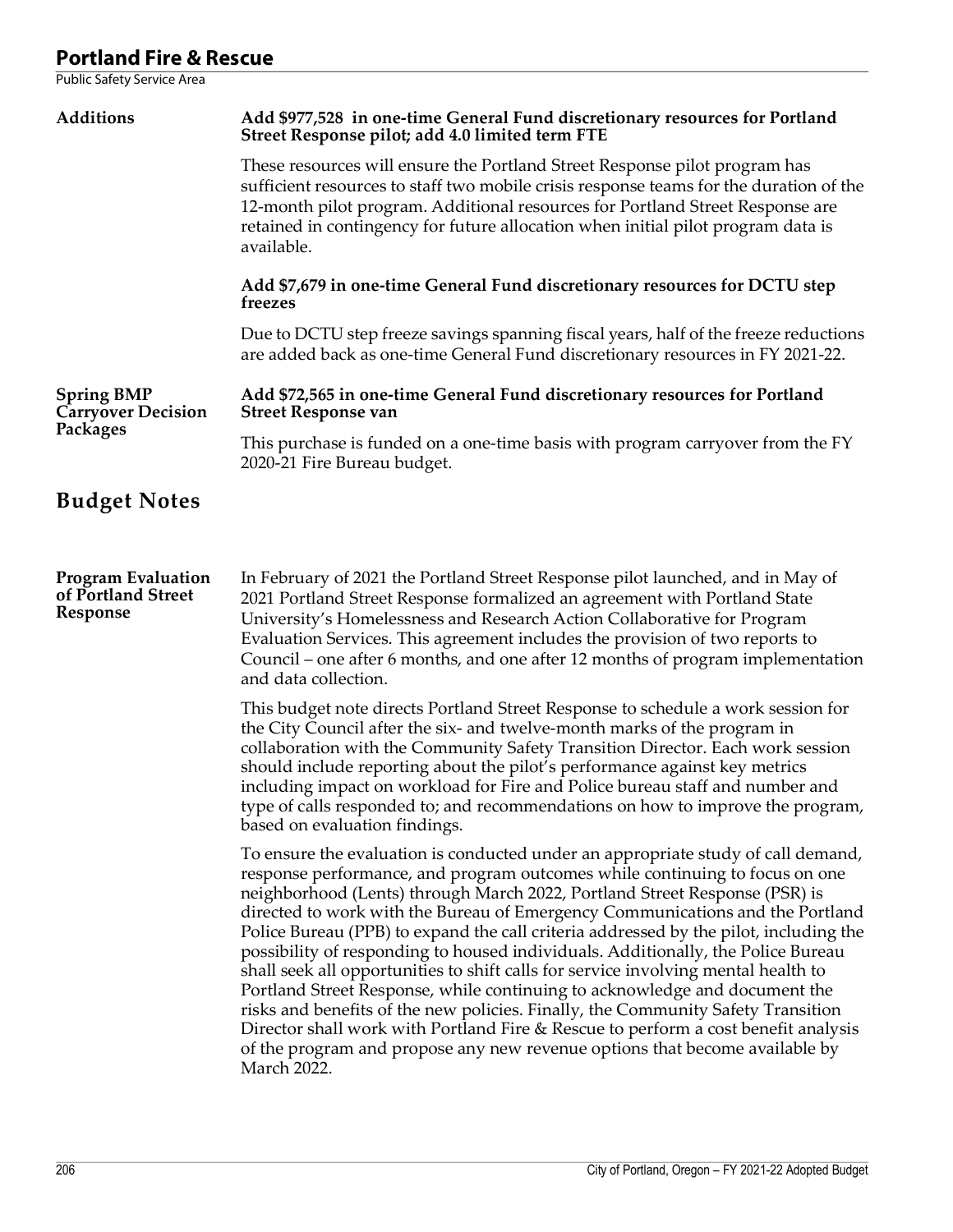#### **Alternative Delivery Models for Medical Calls**

Currently, seventy percent of Portland Fire & Rescue's calls for service are for medical calls, while thirty percent are for fires and other rescues. This suggests a misalignment between our community's needs and the City's current model, which must be addressed. To this end, I direct the Community Safety Transition Director to work with Portland Fire & Rescue, the Bureau of Emergency Communications, and the City Budget Office to issue a report to Council by December 31, 2021 that identifies alternative delivery models that would provide more appropriate response to medical calls for service. A critical consideration will be how alternative approaches enable the bureau to maintain or improve services for fire and other hazard-type calls. The report may consider revenue-generating activities, should reflect BOEC's adoption of ProQA (priority medical dispatch), and will inform the City's position on funding for contracted ambulance services.

As the Community Safety Transition Director evaluates response models and call load management practices, the City Budget Office is directed to reduce the Current Appropriation Level (CAL) target for Portland Fire & Rescue by the cost of the Rapid Response Vehicles (RRV) program in the fall of FY 2022-23 in preparation for the FY 2023-24 budget development process.

## **Capital Summary**

**CIP Highlights** Portland Fire & Rescue (PF&R) is responsible for the operation, maintenance, and replacement of 31 fire stations, a training center, a logistics center, and fire prevention offices. PF&R also operates and maintains approximately 50 frontline and 30 reserve apparatus as well as a large array and volume of specialized fire and rescue equipment tools, and Personal Protective Equipment (PPE) such as Self-Contained Breathing Apparatus (SCBA) and turnout gear.

The bureau's significant projects include the following:

#### **Apparatus**

Apparatus Replacement

#### **Equipment**

- ◆ Firefighting Tools
- SCBA Replacement
- Turnout Replacement
- Medical Equipment
- Fitness Equipment
- Defibrillator Replacement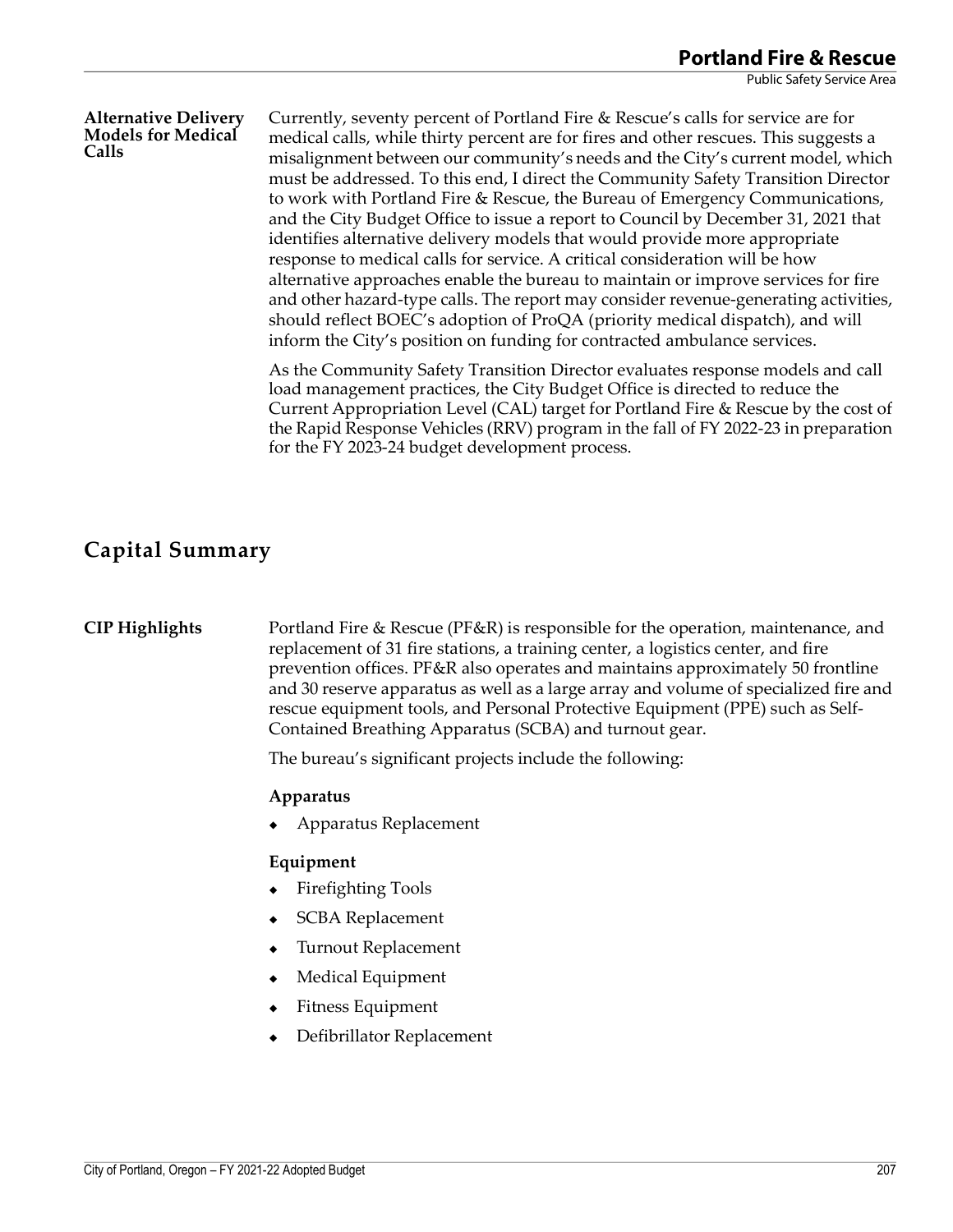Public Safety Service Area

### **Facilities**

- Roof Replacements
- Building System Replacements
- Station Improvements
- Source Capture Exhaust System (SCES) Installations

#### **Technology**

- Intterra Software
- Image Trend Software

Most of these projects are ongoing, reflecting the constant cycle of asset management within the bureau: replacing reserve apparatus, worn-out or damaged equipment, and building systems that have reached the end of their useful life.

**Major Issues** PF&R's Logistics, Prevention, and Training facilities are in need of replacement. Issues with these facilities include lack of structural integrity, non-compliance with seismic code, overcrowding, and deterioration. The estimated cost for these facilities replacements is about \$100 million. Therefore, a General Obligations (GO) Bond is probably the only feasible approach for funding.

> In FY 2019-20, PF&R applied for \$1 million in federal grant funding to be put towards replacement of its Station 17 boathouse. The bureau's application was recommended for funding; however, FEMA was unable to approve due to insufficient funds in their FY 2019-20 appropriation.

Annual apparatus replacement costs exceed the General Fund appropriation. The Fire Apparatus Reserve can supplement this deficit in the short-term; however, in updated projections, PF&R estimates that the ongoing funding gap will deplete the apparatus reserve within approximately 8 to 9 years. The balance of the Fire Apparatus Reserve is currently about \$7.7 million.

PF&R created reserve funds for its major asset categories in FY 2019-20 to fund repair, replacement, and renewal of the bureau's assets. There currently is insufficient annual funding available to build this reserve. Annual replacement costs for PF&R's facility and equipment are estimated at \$2.2 million.

PF&R replaced its SCBA equipment in FY 2019-20. The project was funded by \$2 million in federal grant funding and approximately \$1.7 million in General Fund resources. The useful life of new SCBAs is 12 to 15 years. In FY 2019-20, PF&R set aside \$307,000 in the SCBA replacement reserve from savings achieved during the replacement project. In FY 2020-21, the bureau deferred a \$75,000 transfer to the SCBA reserve with the goal of achieving one-time savings for the City. PF&R would need approximately \$300,000 a year to build up a reserve for their future life-cycle replacement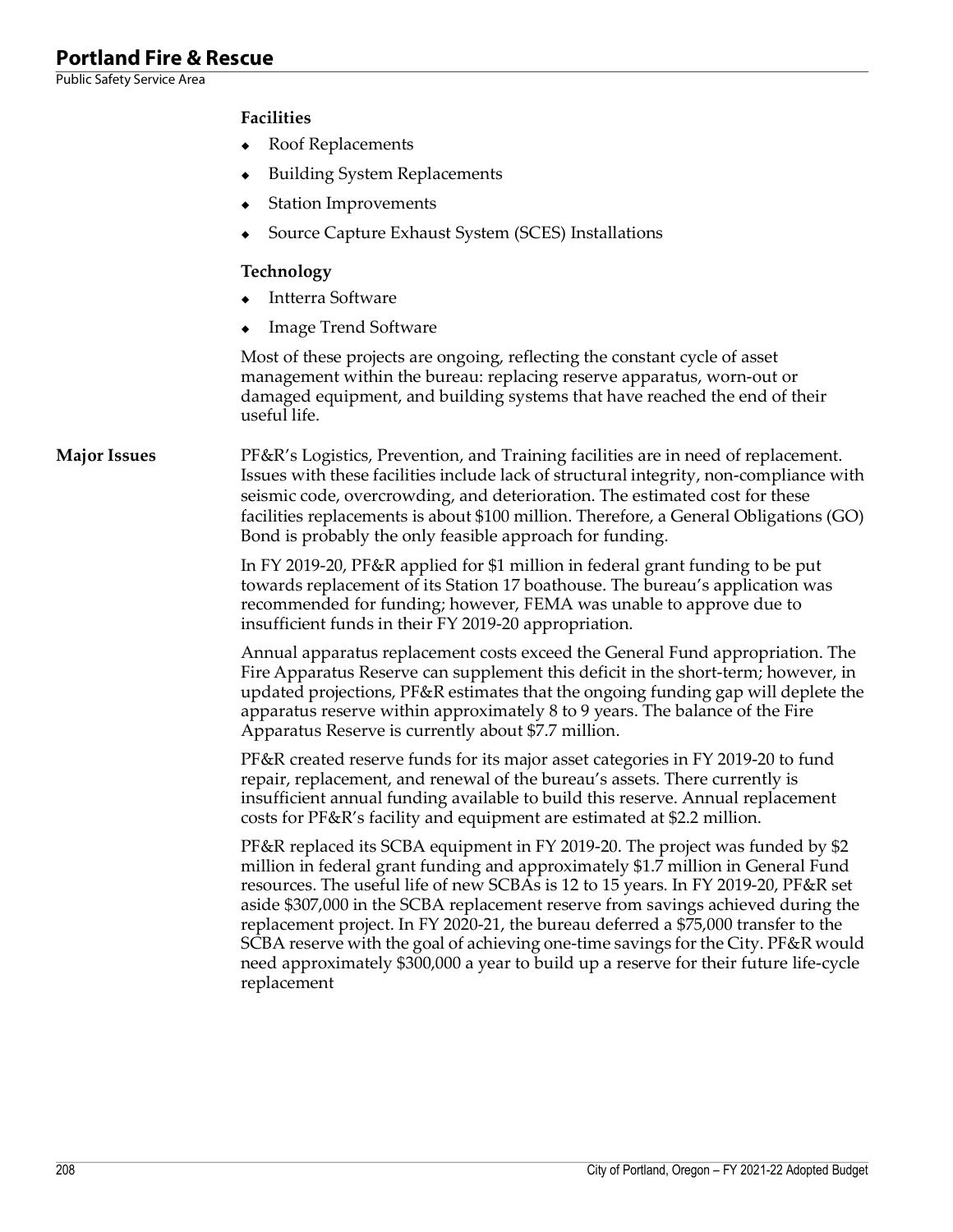PF&R put approximately \$2.4 million in capital projects on hold in FY 2020-21. These project postponements were necessary as part of a Citywide effort to limit non-essential spending in FY 2020-21. Deferred capital projects included \$2.2 million in apparatus replacement, \$100,000 in firefighting tools, \$30,000 in fitness equipment, and a \$75,000 transfer to PF&R's SCBA reserve. Although the pause in capital spending did not have a critical or immediate impact on life/safety, the deferment does exacerbate PF&R's ongoing funding gap for apparatus, facility, and equipment replacement. **Changes from Prior Year** In FY 2019-20, PF&R greatly expanded its capital asset management and CIP budgeting processes. During FY 2020-21, PF&R continued with these processes and created additional projects as new needs were projected. PF&R's FY 2021-22 Adopted CIP is \$3,500,000.

#### **The following capital projects will be completed by the end of FY 2020-21:**

- Intterra Software Implementation
- Image Trend Software Implementation (new)

### **Ongoing CIP projects include:**

- Apparatus Replacement
- Roof Replacements
- Building System Replacements
- Station Improvements
- Firefighting Tools
- Turnout Replacement
- Medical Equipment
- Fitness Equipment
- Station 17 Boathouse
- Source Capture Exhaust System (SCES) Installations (new)
- Defibrillator Replacement (new)

The FY 2020-21 Adopted CIP totaled \$3,418,000. This consisted of \$475,000 facilities, \$25,000 safety, \$2,350,000 apparatus, \$557,000 equipment, and \$11,000 technology projects. In order to meet a \$3.4 million PF&R reduction target brought on by Citywide budget constraints, PF&R deferred \$2,405,000 in capital projects via the Fall BMP.

New projects created in FY 2020-21 include Image Trend Software Implementation (\$8,150), Source Capture Exhaust System (SCES) Installations (\$1,285,000), and Defibrillator Replacement (\$860,000).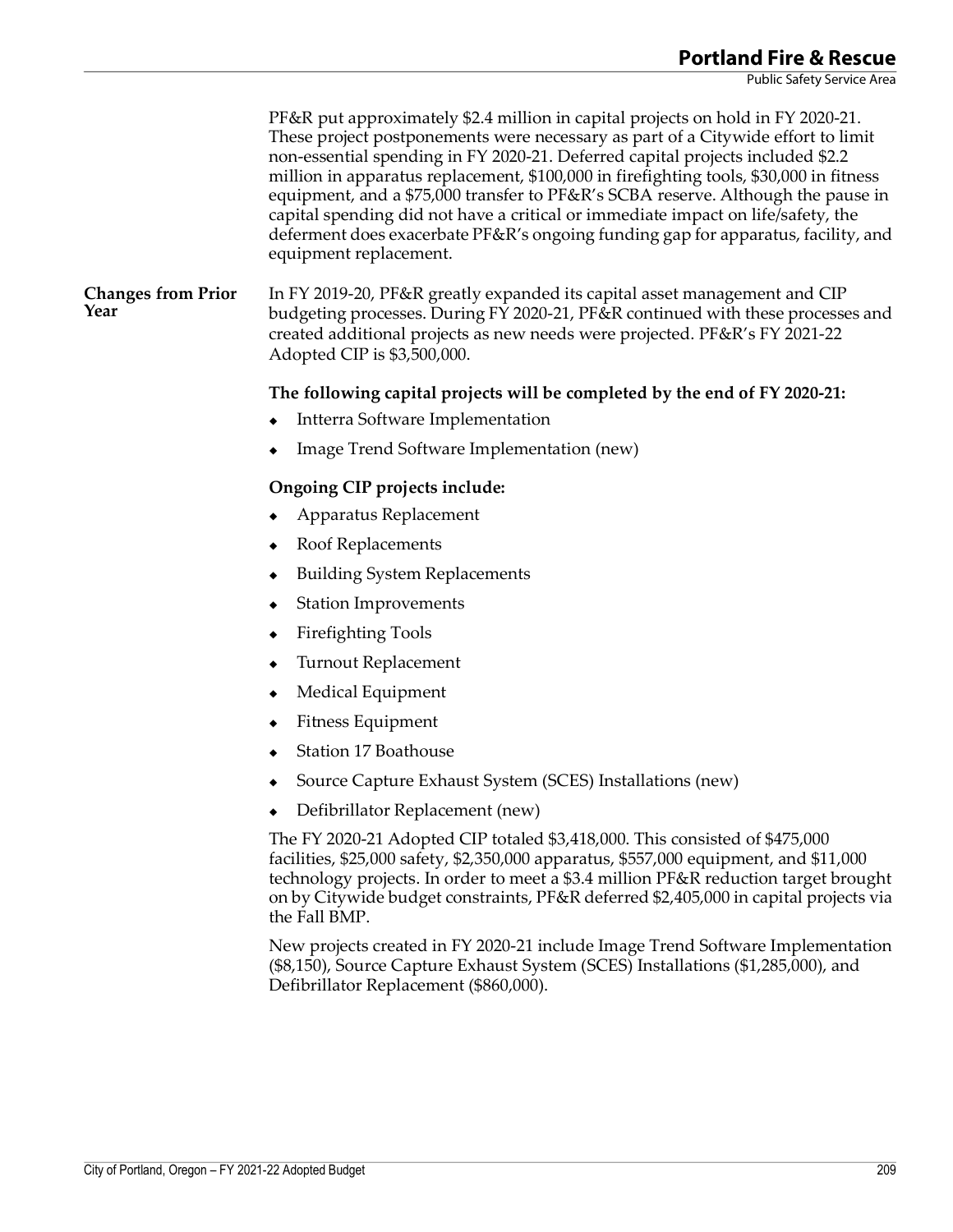|                                                    | PF&R applied for and was awarded FEMA's Assistance to Firefighters (AFG) 2019<br>Grant. This award included \$1,167,544 in federal funding for Source Capture<br>Exhaust System (SCES) installations. The grant requires PF&R to spend \$116,754 in<br>general fund dollars as a cost match. SCES will be installed at all 31 of PF&R's fire<br>stations. The purpose of the SCES is to capture diesel exhaust trapped in the<br>apparatus bay and expel the emissions from the station.                                                                                             |
|----------------------------------------------------|--------------------------------------------------------------------------------------------------------------------------------------------------------------------------------------------------------------------------------------------------------------------------------------------------------------------------------------------------------------------------------------------------------------------------------------------------------------------------------------------------------------------------------------------------------------------------------------|
| <b>Connection to Goals,</b><br>Priorities, & Plans | The Fire Bureau's CIP supports the City's Comprehensive Financial Management<br>Policy, FIN-2.03 Financial Planning. PF&R strives to manage existing and future<br>capital assets at levels that protect the quality, reliability, and adequacy of service;<br>minimize future maintenance and replacement costs; minimize risk to human<br>health and safety; minimize environmental, social, and economic risks; and comply<br>with applicable laws and regulations.                                                                                                               |
|                                                    | PF&R is also focused on the improvement of its CIP budgeting. Planning for large<br>capital expenditures in future years will help promote intergenerational equity by<br>distributing the costs of these purchases so future generations of Portlanders are<br>not forced to pay more than their share of the asset management lifecycle cost<br>burden. PF&R created the Fire Capital Fund (Fund 405) in FY 2019-20 to aid in this<br>effort. The fund establishes three reserves for PF&R's major asset categories:<br>apparatus, equipment, and facilities.                      |
|                                                    | The Portland Plan, Climate Action Plan, and the Mayor's FY 2021-22 Budget<br>Guidance include focus on carbon reduction. Recent capital projects PF&R has<br>completed to improve energy efficiency and combat climate change include the<br>installation of solar panels and a battery storage system at Fire Station 1,<br>installation of smart thermostats across PF&R facilities, LED light installations, and<br>installation of electric vehicle charging stations. PF&R facilities are also Salmon-<br>Safe certified.                                                       |
| Criteria                                           | Criteria for capital investments varies by type of asset. First and foremost, PF&R<br>prioritizes the safety of its firefighters and the Portlanders they are working to<br>protect. For this reason, the primary focus of the CIP is on maintenance and<br>replacement of frontline apparatus and PPE such as SCBAs and turnouts.                                                                                                                                                                                                                                                   |
|                                                    | PF&R finance staff consult with project managers to plan for upcoming capital<br>needs. PF&R has partnered with other bureaus in the past. One example of such a<br>partnership is the collaboration with the Bureau of Planning & Sustainability on the<br>Station 1 Solar Project. This project was successfully completed in FY 2019-20.<br>Additionally, capital projects may include discussion with external partner<br>agencies such as Multnomah County or the Port of Portland. Community outreach<br>is performed for projects that have a direct impact on the community. |
| <b>Capital Planning</b><br>Process                 | PF&R prepares its CIP by utilizing staff technical knowledge, monitoring the<br>condition and useful life of its assets, and performing facility condition analyses.                                                                                                                                                                                                                                                                                                                                                                                                                 |
|                                                    | PF&R finance staff consult with project managers to plan for upcoming capital<br>needs. PF&R has partnered with other bureaus in the past. One example of such a<br>partnership is the collaboration with BPS on the Station 1 Solar Project. This project<br>was successfully completed in FY 2019-20. Additionally, capital projects may<br>include discussion with external partner agencies such as Multnomah County or<br>the Port of Portland. Community outreach is performed for projects that have a<br>direct impact on the community.                                     |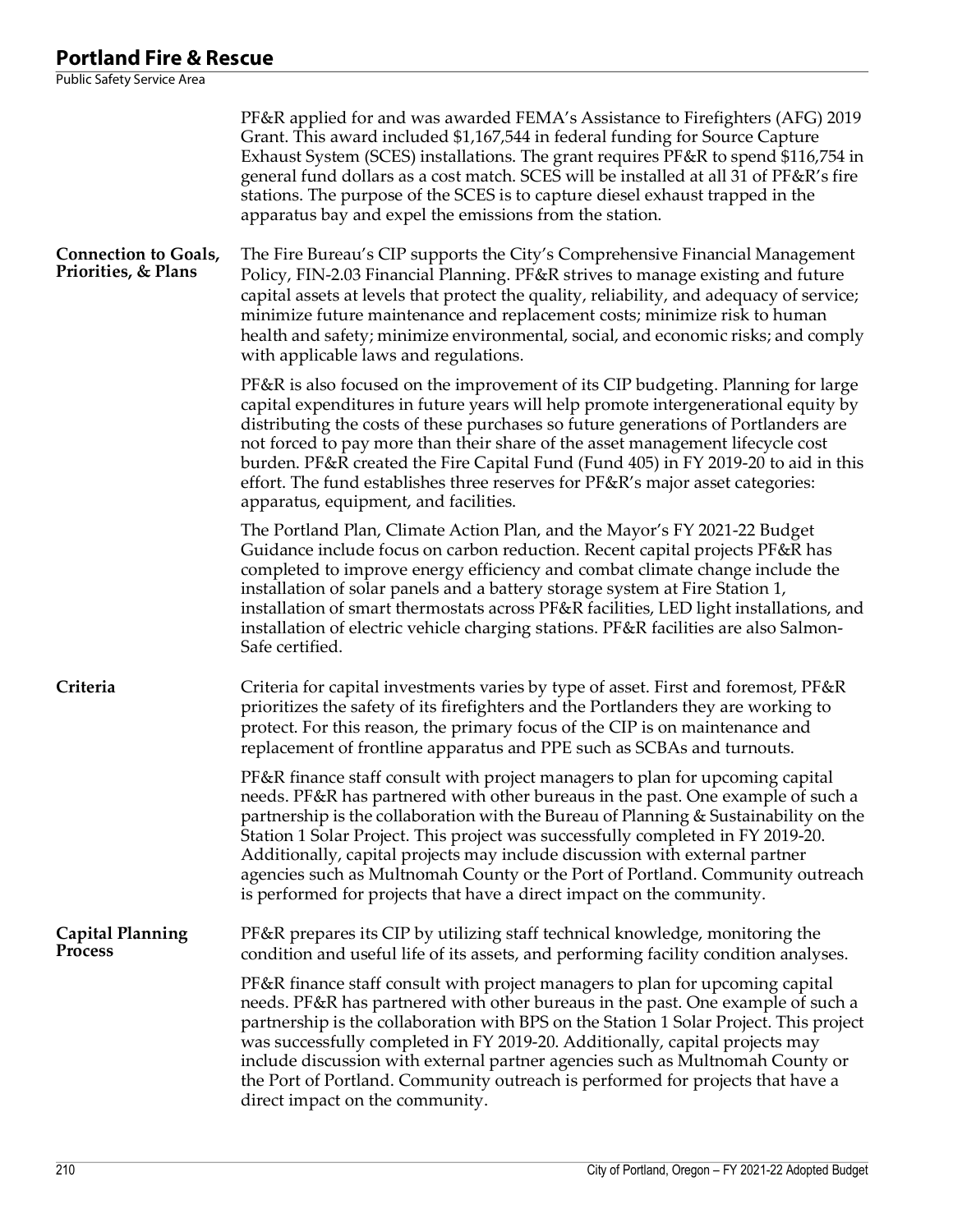**Funding Sources** The Fire Bureau's 5-year CIP outlay forecast totals \$113,541,000. The majority of the projects included in PF&R's 5-year CIP will ideally be funded through a combination of PF&R's existing General Fund appropriation, Capital Set-Aside funds, grant funding, and a future facilities GO Bond. As noted above, PF&R's existing budget is insufficient for all the bureau's annual replacement needs, so PF&R will continue to rely on the Capital Set-Aside, grants, and GO Bonds for larger-scale projects.

**Asset Management & Replacement Plan** PF&R utilizes its 15-Year Apparatus Replacement Plan to forecast apparatus purchases. In the near-term, the bureau estimates it can rely on General Fund appropriations with supplemental help from the Fire Apparatus Reserve for funding of apparatus replacements. In the long-term, however, PF&R will need additional funding to maintain its Apparatus Replacement Plan. This is because the annual replacement costs exceed the annual appropriations for apparatus. PF&R estimates that this funding gap will result in a depletion of the Fire Apparatus Reserve balance in approximately 8 to 9 years.

> PF&R has set aside \$307,000 into its SCBA replacement reserve and will continue to look for opportunities to add to that reserve in the event of one-time revenues or under expenditures. In FY 2020-21, the bureau cancelled a \$75,000 transfer to the SCBA reserve in response to Citywide budget constraints. In order to fully replace the SCBAs in 11 to 14 years, additional ongoing appropriations to that reserve will be necessary. For its existing facilities, PF&R has the necessary funds to cover minor repair and replacements, but the bureau will need assistance in funding larger-scale projects. The Fire Bureau has identified three facility replacement projects: Logistics Center relocation, Code Enforcement/Permits Office relocation, and Training Center remodel. The total cost of these projects is estimated at \$100 million. PF&R anticipates that a GO bond is the most appropriate funding source for the three projects.

#### **Net Operating & Maintenance Costs** At this time, nearly all identified projects in PF&R's FY 2021-22 Adopted CIP are maintenance and replacement projects. As a result, these projects should not increase PF&R's operations and maintenance costs and could result in savings by reducing repair costs. PF&R has built ongoing maintenance costs into its budget for the grant funded SCES installation project.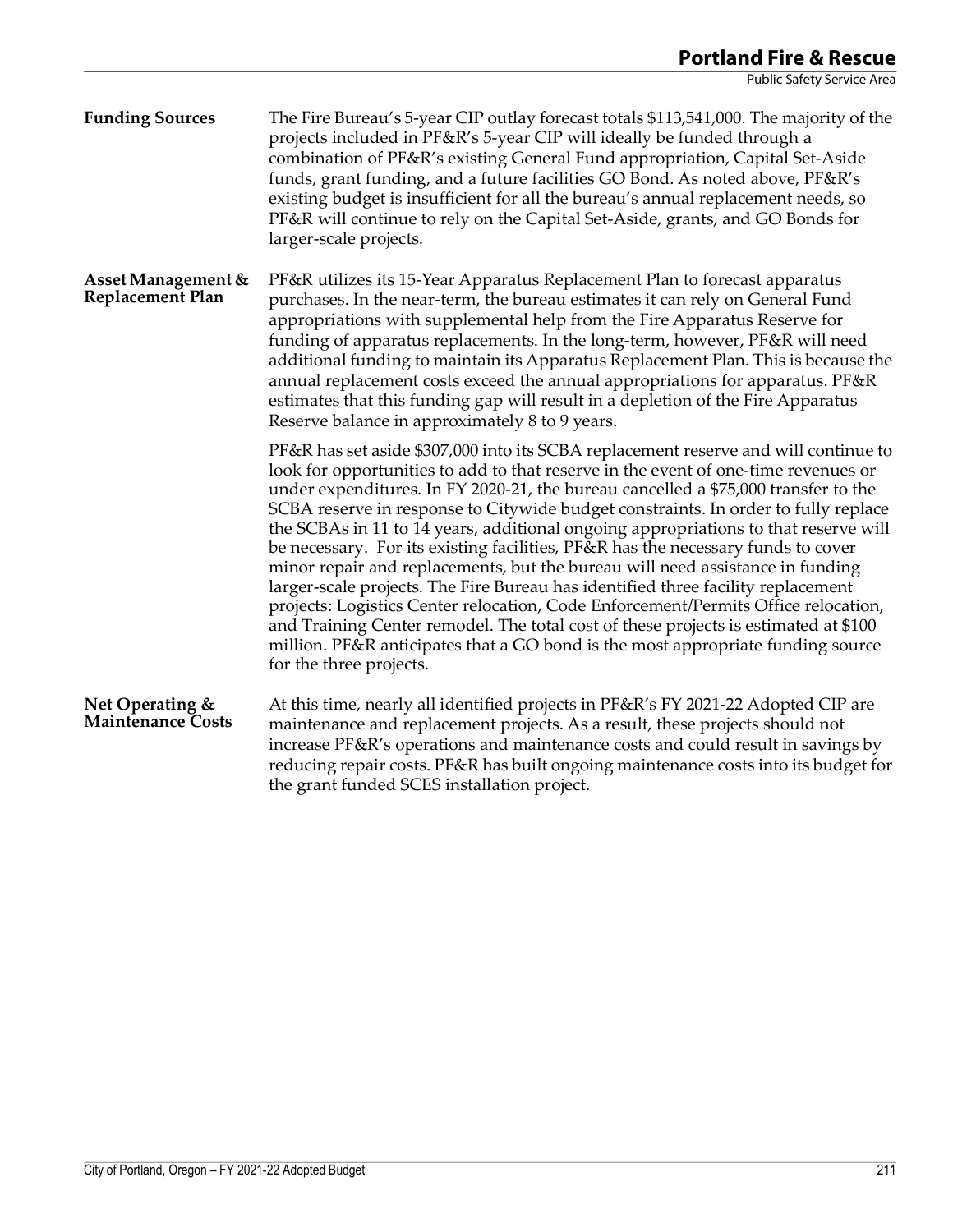| Performance                                                                                                                 | <b>Actuals</b><br>FY 2018-19 | <b>Actuals</b><br>FY 2019-20 | <b>Target</b><br>FY 2020-21 | <b>Target</b><br>FY 2021-22 | <b>Strategic</b><br><b>Target</b> |
|-----------------------------------------------------------------------------------------------------------------------------|------------------------------|------------------------------|-----------------------------|-----------------------------|-----------------------------------|
| <b>EFFICIENCY</b>                                                                                                           |                              |                              |                             |                             |                                   |
| Hours of in-service training per sworn employee                                                                             | 120                          | 78                           | 105                         | NA                          | 120                               |
| Percentage of code enforcement re-inspections completed within 90 days                                                      | 0%                           | 66%                          | 70%                         | NA                          | 100%                              |
| Percentage of high-hazard inspections completed within 27 months                                                            | 72%                          | 89%                          | 85%                         | NA                          | 100%                              |
| Percentage of responses (turnout and travel) to Code 3 incidents within 5:20                                                | 58%                          | 55%                          | 62%                         | NA                          | 90%                               |
| Percentage of total spending on station supplies that is spent on green<br>products.                                        | 50%                          | 20%                          | 23%                         | NA                          | 50%                               |
| <b>OUTCOME</b>                                                                                                              |                              |                              |                             |                             |                                   |
| Number of outreach events attended to connect and recruit communities of<br>color                                           | 0                            | 24                           | 20                          | <b>NA</b>                   | 20                                |
| PSR 90th percentile response time                                                                                           | 0                            | 0                            | 0                           | NA                          | 0                                 |
| PSR Average response time                                                                                                   | 0                            | 0                            | $\mathbf{0}$                | NA                          | $\mathbf{0}$                      |
| PSR Average time on scene                                                                                                   | 0                            | 0                            | $\mathbf{0}$                | NA                          | $\mathbf{0}$                      |
| Response time to high-priority incidents at 90th percentile                                                                 | 7.24                         | 7.38                         | 7.25                        | NA                          | 7.15                              |
| Time lost to on-duty injury (in full-time equivalent employees)                                                             | 11.00                        | 11.40                        | 7.00                        | NA                          | 6.00                              |
| Amount of outside grants received.                                                                                          | \$2,053,728                  | \$0                          | \$300,000                   | NA                          | \$300,000                         |
| Percent of contracts awarded to vendors with Oregon's Certification Office for<br>Business Inclusion and Diversity (COBID). | 5%                           | 10%                          | 15%                         | NA                          | 30%                               |
| Percentage of high-priority responses with a turnout time of less than 80<br>seconds                                        | 60%                          | 52%                          | 65%                         | <b>NA</b>                   | 100%                              |
| Percentage of new sworn hires who are men of color                                                                          | 0%                           | 34%                          | 15%                         | NA                          | 30%                               |
| Percentage of new sworn hires who are two or more races                                                                     | 0%                           | 0%                           | 10%                         | NA                          | 20%                               |
| Percentage of new sworn hires who are women                                                                                 | 8%                           | 14%                          | 10%                         | NA                          | 30%                               |
| Percentage of new sworn hires who are women of color                                                                        | 0%                           | 4%                           | 10%                         | NA                          | 30%                               |
| Percentage of plan reviews completed within turnaround goals                                                                | 96%                          | 86%                          | 95%                         | NA                          | 100%                              |
| Percentage of structural fires where flamespread was confined to room of<br>origin                                          | 73%                          | 68%                          | 75%                         | NA                          | 90%                               |
| PSR % of calls that result in a physically violent encounter                                                                | 0%                           | 0%                           | 0%                          | NA                          | 0%                                |
| PSR % of calls that result in AMR transport                                                                                 | 0%                           | 0%                           | 0%                          | NA                          | $0\%$                             |
| PSR % of calls that result in an arrest                                                                                     | 0%                           | 0%                           | 0%                          | NA                          | 0%                                |
| PSR % of calls that result in referrals to outside agencies for assistance                                                  | 0%                           | 0%                           | 0%                          | NA                          | 0%                                |
| PSR % of calls that result in request for Fire assistance                                                                   | $0\%$                        | 0%                           | 0%                          | NA                          | 0%                                |
| PSR % of calls that result in request for Police assistance                                                                 | 0%                           | 0%                           | 0%                          | NA                          | 0%                                |
| Successful cardiac arrest resuscitation rate                                                                                | $0\%$                        | 29%                          | 70%                         | ΝA                          | 100%                              |
| Percentage of new recruits who complete Academy training and probation                                                      | 95.8%                        | NA                           | 100.0%                      | NA                          | 100.0%                            |
| <b>OUTPUT</b>                                                                                                               |                              |                              |                             |                             |                                   |
| Number of ADA barriers removed.                                                                                             | 42                           | 31                           | 20                          | NA                          | 20                                |
| Percent of City Fleet vehicles allocated to PF&R that are electric or hybrid.                                               | 42%                          | 39%                          | 40%                         | ΝA                          | 100%                              |
| Percentage of frontline apparatus at or near end of useful life                                                             | 10%                          | 7%                           | 9%                          | NA                          | 5%                                |
| <b>WORKLOAD</b>                                                                                                             |                              |                              |                             |                             |                                   |
| Average number of cases per investigator                                                                                    | 0                            | 324                          | 90                          | NA                          | 85                                |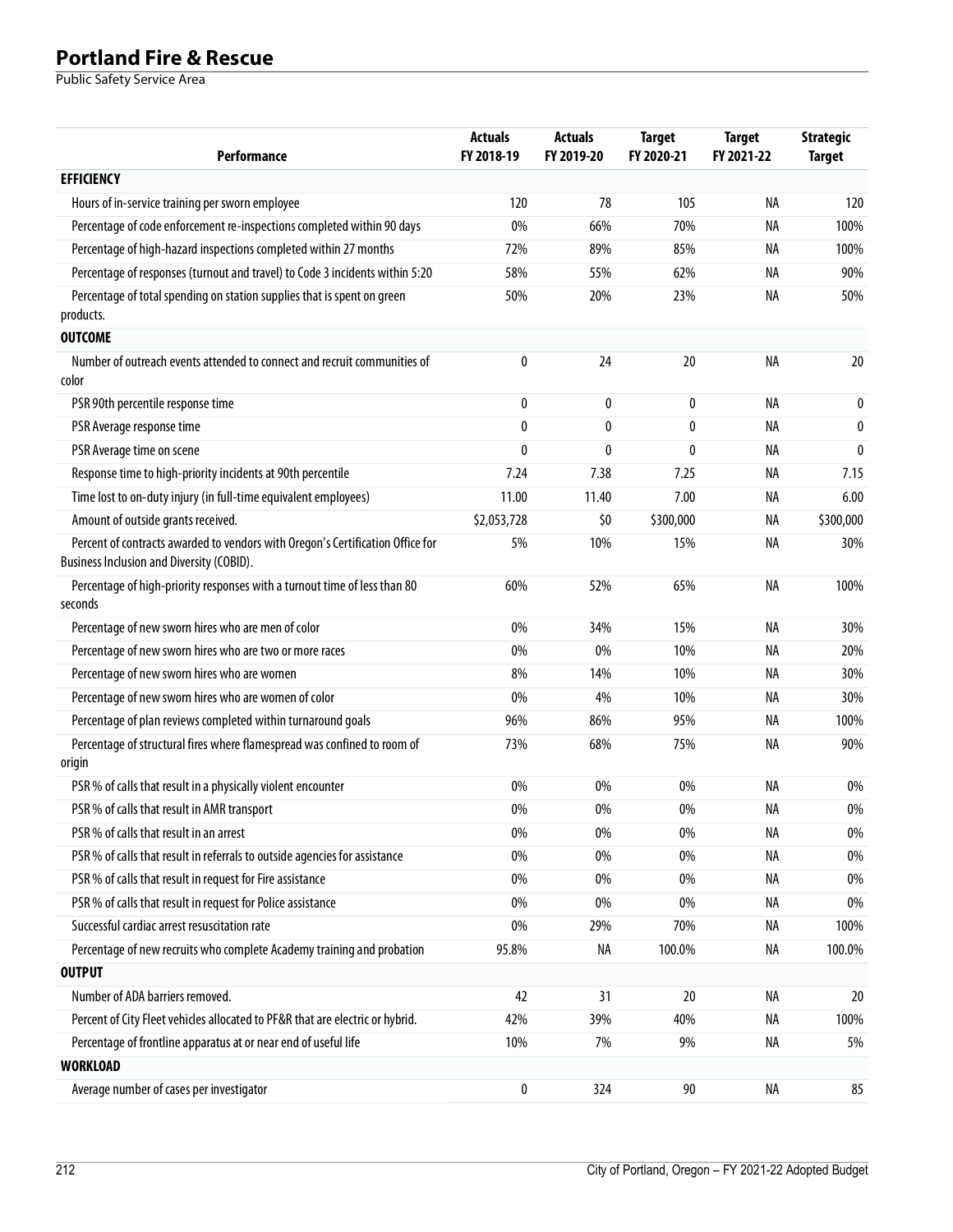| <b>Performance</b>                                                                     | <b>Actuals</b><br>FY 2018-19 | <b>Actuals</b><br>FY 2019-20 | Target<br>FY 2020-21 | Target<br>FY 2021-22 | <b>Strategic</b><br>Target |
|----------------------------------------------------------------------------------------|------------------------------|------------------------------|----------------------|----------------------|----------------------------|
| Number of civilian deaths due to fires                                                 | 11                           | 3                            |                      | NA                   | $\Omega$                   |
| Number of code enforcement inspections                                                 | 26,625                       | 28,870                       | 18,000               | NA                   | 18,000                     |
| Number of code enforcement reinspections                                               | 7,150                        | 8,047                        | 7,000                | NA                   | 7,000                      |
| Number of plan review and permits                                                      | 8,384                        | 6,982                        | 8,850                | NA                   | 9,000                      |
| <b>PSR Annual call volume</b>                                                          | 0                            | 0                            | $\mathbf{0}$         | NA                   | 0                          |
| Total number of incidents                                                              | 85,629                       | 83,025                       | 87,000               | NA                   | 80,000                     |
| Percentage of all fires that are non-structure fires                                   | 81%                          | 80%                          | 80%                  | NA                   | 80%                        |
| Percentage of calls responded to that do not pertain to fire or medical<br>emergencies | 27%                          | 28%                          | 25%                  | NA                   | 20%                        |
| Percentage of lower acuity medical and public assist calls responded to by RRV         | 64%                          | 66%                          | 70%                  | <b>NA</b>            | 75%                        |
| PSR % of calls high utilizers                                                          | 0%                           | 0%                           | 0%                   | NA                   | 0%                         |
| PSR % of calls involving a homeless individual                                         | 0%                           | 0%                           | 0%                   | NA                   | 0%                         |
| PSR % of calls related to drug or alcohol use                                          | 0%                           | 0%                           | 0%                   | <b>NA</b>            | 0%                         |
| PSR % of calls related to mental health                                                | 0%                           | 0%                           | 0%                   | <b>NA</b>            | 0%                         |
| PSR % of comorbid calls involving both drug or alcohol use and mental health           | 0%                           | 0%                           | 0%                   | NA                   | 0%                         |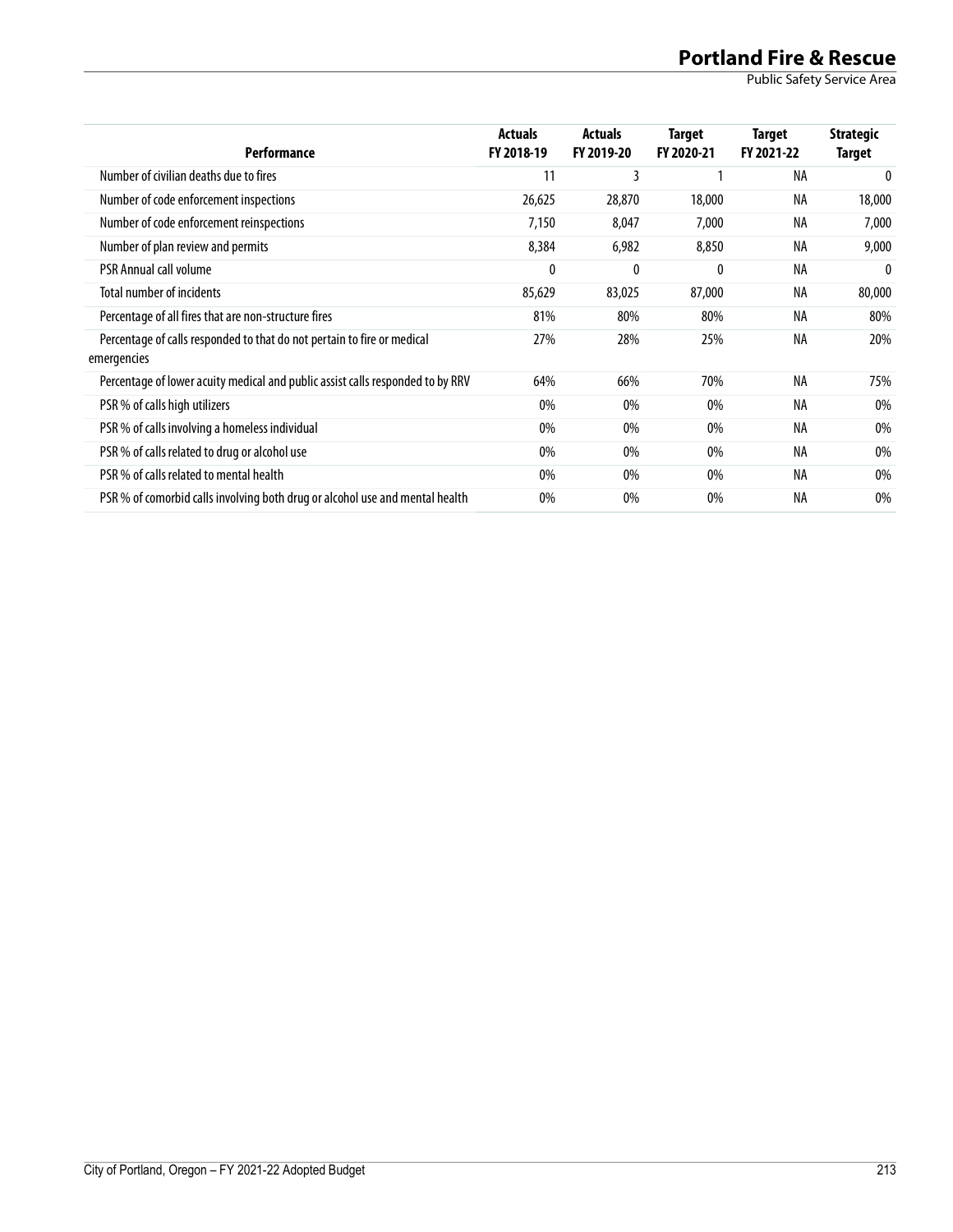|                                        | <b>Actuals</b><br>FY 2018-19 | <b>Actuals</b><br>FY 2019-20 | <b>Revised</b><br>FY 2020-21 | Proposed<br>FY 2021-22 | <b>Adopted</b><br>FY 2021-22 |
|----------------------------------------|------------------------------|------------------------------|------------------------------|------------------------|------------------------------|
| <b>Resources</b>                       |                              |                              |                              |                        |                              |
| <b>External Revenues</b>               |                              |                              |                              |                        |                              |
| Licenses & Permits                     | 3,467,468                    | 3,539,789                    | 1,985,000                    | 2,233,000              | 2,233,000                    |
| <b>Charges for Services</b>            | 1,855,294                    | 1,909,849                    | 1,648,000                    | 1,846,300              | 1,846,300                    |
| Intergovernmental                      | 1,803,756                    | 2,671,214                    | 6,988,603                    | 725,000                | 725,000                      |
| Miscellaneous                          | 383,454                      | 255,493                      | 210,700                      | 310,500                | 310,500                      |
| <b>External Revenues Total</b>         | 7,509,972                    | 8,376,344                    | 10,832,303                   | 5,114,800              | 5,114,800                    |
| <b>Internal Revenues</b>               |                              |                              |                              |                        |                              |
| <b>General Fund Discretionary</b>      | 110,604,136                  | 115,063,154                  | 118,409,494                  | 121,519,829            | 121,519,829                  |
| <b>General Fund Overhead</b>           | 77,563                       | 73,068                       | 84,660                       | 98,774                 | 98,774                       |
| <b>Fund Transfers - Revenue</b>        | 490,000                      | 9,148,806                    | 0                            | 0                      | $\Omega$                     |
| <b>Interagency Revenue</b>             | 7,199,062                    | 9,181,291                    | 10,984,468                   | 12,479,265             | 12,479,265                   |
| <b>Internal Revenues Total</b>         | 118,370,761                  | 133,466,319                  | 129,478,622                  | 134,097,868            | 134,097,868                  |
| <b>Beginning Fund Balance</b>          | 1,458,652                    | (407, 404)                   | 8,663,689                    | 8,422,470              | 8,422,470                    |
| <b>Resources Total</b>                 | 127,339,385                  | 141,435,259                  | 148,974,614                  | 147,635,138            | 147,635,138                  |
| <b>Requirements</b>                    |                              |                              |                              |                        |                              |
| <b>Bureau Expenditures</b>             |                              |                              |                              |                        |                              |
| <b>Personnel Services</b>              | 107,310,012                  | 111,680,133                  | 122,175,967                  | 119,492,376            | 119,492,376                  |
| <b>External Materials and Services</b> | 7,561,130                    | 7,466,988                    | 8,179,283                    | 8,228,256              | 8,228,256                    |
| <b>Internal Materials and Services</b> | 7,549,367                    | 7,356,982                    | 7,472,415                    | 8,089,536              | 8,089,536                    |
| Capital Outlay                         | 4,557,326                    | 6,575,918                    | 2,877,560                    | 3,242,000              | 3,242,000                    |
| <b>Bureau Expenditures Total</b>       | 126,977,835                  | 133,080,021                  | 140,705,225                  | 139,052,168            | 139,052,168                  |
| <b>Fund Expenditures</b>               |                              |                              |                              |                        |                              |
| Contingency                            | 0                            | 0                            | 8,269,389                    | 8,582,970              | 8,582,970                    |
| Fund Transfers - Expense               | 0                            | 807,000                      | 0                            | $\mathbf{0}$           | $\mathbf{0}$                 |
| <b>Fund Expenditures Total</b>         | $\mathbf{0}$                 | 807,000                      | 8,269,389                    | 8,582,970              | 8,582,970                    |
| <b>Ending Fund Balance</b>             | 361,562                      | 7,548,238                    | 0                            | $\mathbf{0}$           | $\Omega$                     |
| <b>Requirements Total</b>              | 127,339,397                  | 141,435,259                  | 148,974,614                  | 147,635,138            | 147,635,138                  |
| <b>Programs</b>                        |                              |                              |                              |                        |                              |
| Chief's Office                         | 1,414,201                    | 1,119,214                    | 2,434,053                    | 1,291,839              | 1,291,839                    |
| <b>Emergency Operations</b>            | 88,519,766                   | 93,452,000                   | 100,533,864                  | 98,696,377             | 98,696,377                   |
| Logistics                              | 2,061,914                    | 15,493,610                   | 12,109,027                   | 14,150,781             | 14,150,781                   |
| <b>Management Services</b>             | 19,442,296                   | 7,661,282                    | 7,031,017                    | 7,293,029              | 7,293,029                    |
| <b>Portland Street Response</b>        |                              |                              | 1,138,528                    | 1,942,929              | 1,942,929                    |
| Prevention                             | 9,976,182                    | 10,196,660                   | 10,158,750                   | 9,808,721              | 9,808,721                    |
| <b>Support Services</b>                | 350                          |                              |                              |                        |                              |
| <b>Training and Safety</b>             | 5,563,127                    | 5, 157, 254                  | 7,299,986                    | 5,868,492              | 5,868,492                    |
| <b>Total Programs</b>                  | 126,977,835                  | 133,080,021                  | 140,705,225                  | 139,052,168            | 139,052,168                  |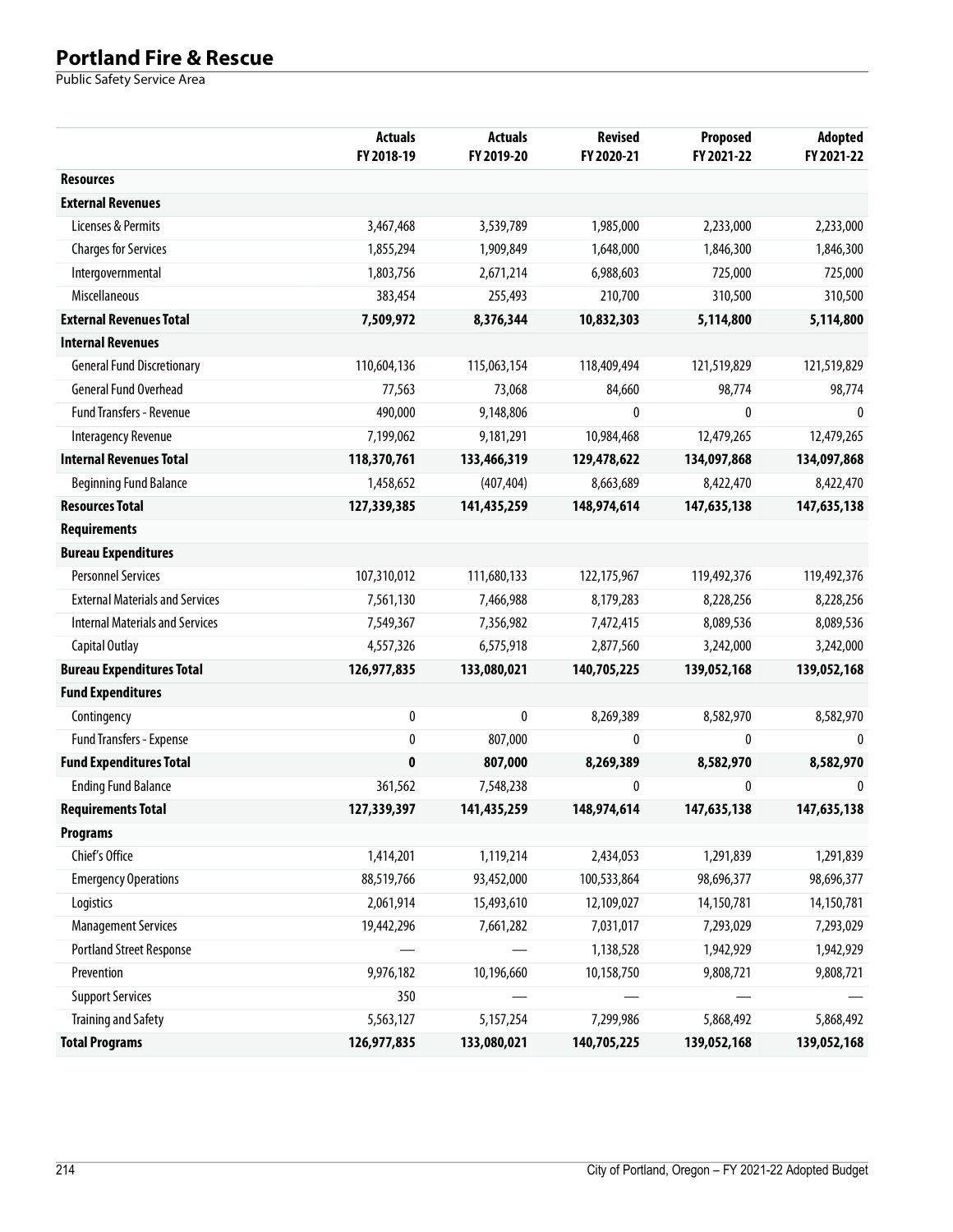| <b>Bureau Capital Program</b><br>Project              | <b>Prior Years</b> | <b>Revised</b><br>FY 2020-21 | Adopted<br>FY 2021-22 | FY 2022-23   | FY 2023-24   | FY 2024-25   | FY 2025-26 | 5-Year Total |
|-------------------------------------------------------|--------------------|------------------------------|-----------------------|--------------|--------------|--------------|------------|--------------|
| <b>Facilities</b>                                     |                    |                              |                       |              |              |              |            |              |
| <b>Building System Replacements</b>                   | 350,000            | 250,000                      | 361,000               | 372,000      | 383,000      | 394,000      | 406,000    | 1,916,000    |
| <b>Code Enforcement Office</b><br>Relocation          | 0                  | 0                            | 0                     | 15,200,000   | 0            | $\mathbf{0}$ | 0          | 15,200,000   |
| Logistics Center Relocation                           | 0                  | 0                            | 0                     | 44,700,000   | $\mathbf{0}$ | $\mathbf{0}$ | 0          | 44,700,000   |
| <b>Roof Replacements</b>                              | 150,000            | 400,000                      | 0                     | 318,000      | 164,000      | 338,000      | 174,000    | 994,000      |
| Source Capture Exhaust System<br><b>Installations</b> | 1,284,298          | 1,167,544                    | 0                     | 0            | $\mathbf{0}$ | $\mathbf{0}$ | 0          | 0            |
| <b>Station Improvements</b>                           | 125,000            | 125,000                      | 129,000               | 133,000      | 137,000      | 141,000      | 145,000    | 685,000      |
| <b>Training Center Upgrade</b>                        | 0                  | 0                            | $\mathbf{0}$          | 33,200,000   | 0            | $\mathbf{0}$ | 0          | 33,200,000   |
| <b>Total Facilities</b>                               | 1,909,298          | 1,942,544                    | 490,000               | 93,923,000   | 684,000      | 873,000      | 725,000    | 96,695,000   |
| <b>Safety</b>                                         |                    |                              |                       |              |              |              |            |              |
| Self-Contained Breathing<br>Apparatus Replacement     | 25,000             | 25,000                       | 26,000                | 27,000       | 28,000       | 29,000       | 30,000     | 140,000      |
| <b>Total Safety</b>                                   | 25,000             | 25,000                       | 26,000                | 27,000       | 28,000       | 29,000       | 30,000     | 140,000      |
| <b>Apparatus</b>                                      |                    |                              |                       |              |              |              |            |              |
| Apparatus Replacement                                 | 2,350,000          | 529,300                      | 2,410,000             | 2,483,000    | 2,558,000    | 2,635,000    | 2,714,000  | 12,800,000   |
| <b>Total Apparatus</b>                                | 2,350,000          | 529,300                      | 2,410,000             | 2,483,000    | 2,558,000    | 2,635,000    | 2,714,000  | 12,800,000   |
| <b>Equipment</b>                                      |                    |                              |                       |              |              |              |            |              |
| Defibrillator Replacement                             | 0                  | 0                            | $\mathbf{0}$          | 0            | 860,000      | $\mathbf{0}$ | 0          | 860,000      |
| <b>Firefighting Tools</b>                             | 180,000            | 80,000                       | 185,000               | 191,000      | 197,000      | 203,000      | 209,000    | 985,000      |
| <b>Fitness Equipment</b>                              | 67,000             | 37,000                       | 69,000                | 71,000       | 73,000       | 75,000       | 77,000     | 365,000      |
| <b>Medical Equipment</b>                              | 60,000             | 60,000                       | 62,000                | 63,000       | 65,000       | 67,000       | 69,000     | 326,000      |
| <b>Turnout Replacement</b>                            | 250,000            | 250,000                      | 258,000               | 266,000      | 274,000      | 282,000      | 290,000    | 1,370,000    |
| <b>Total Equipment</b>                                | 557,000            | 427,000                      | 574,000               | 591,000      | 1,469,000    | 627,000      | 645,000    | 3,906,000    |
| <b>Technology</b>                                     |                    |                              |                       |              |              |              |            |              |
| Image Trend Software                                  | 8,147              | 0                            | 0                     | 0            | $\mathbf{0}$ | 0            | 0          | 0            |
| Intterra Software                                     | 11,000             | 11,000                       | $\mathbf{0}$          | 0            | 0            | 0            | 0          | $\mathbf{0}$ |
| <b>Total Technology</b>                               | 19,147             | 11,000                       | $\mathbf{0}$          | $\mathbf{0}$ | $\mathbf{0}$ | $\mathbf{0}$ | 0          | $\mathbf{0}$ |
| <b>Total Requirements</b>                             | 4,860,445          | 2,934,844                    | 3,500,000             | 97,024,000   | 4,739,000    | 4,164,000    | 4,114,000  | 113,541,000  |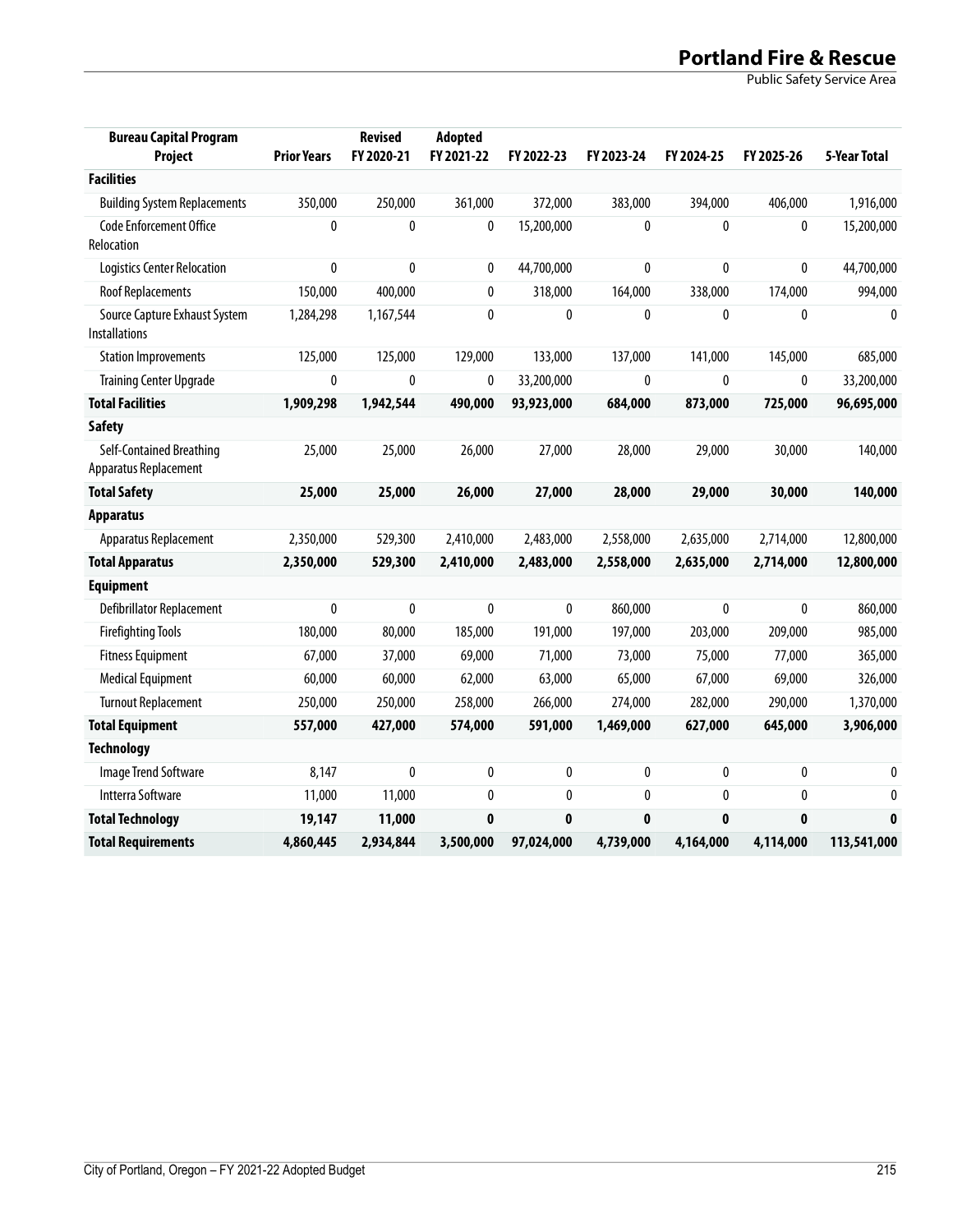| Class    | <b>Title</b>                                     | <b>MinSalary Range</b> |         | <b>Revised</b> | FY 2020-21 |        | Proposed<br>FY 2021-22 |        | <b>Adopted</b><br>FY 2021-22 |  |
|----------|--------------------------------------------------|------------------------|---------|----------------|------------|--------|------------------------|--------|------------------------------|--|
| 30000062 | Accountant I                                     | 41,995                 | 75,062  | 1.00           | 72,550     | 1.00   | 73,590                 | 1.00   | 73,590                       |  |
| 30000063 | <b>Accountant II</b>                             | 54,912                 | 81,151  | 1.00           | 74,273     | 1.00   | 77,895                 | 1.00   | 77,895                       |  |
| 30000064 | Accountant III                                   | 60,466                 | 89,256  | 1.00           | 86,268     | 1.00   | 87,506                 | 1.00   | 87,506                       |  |
| 30000061 | <b>Accounting Technician</b>                     | 34,798                 | 58,662  | 1.00           | 56,701     | 1.00   | 57,512                 | 1.00   | 57,512                       |  |
| 30003003 | Administrative Specialist II                     | 48,277                 | 94,878  | 6.00           | 453,475    | 6.00   | 453,475                | 6.00   | 453,475                      |  |
| 30003004 | <b>Administrative Specialist III</b>             | 53,290                 | 104,701 | 2.00           | 171,758    | 2.00   | 171,758                | 2.00   | 171,758                      |  |
| 30003006 | Analyst I                                        | 53,290                 | 104,701 | 1.00           | 92,082     | 1.00   | 92,082                 | 1.00   | 92,082                       |  |
| 30003007 | Analyst II                                       | 63,336                 | 111,681 | 2.00           | 202,634    | 2.00   | 202,634                | 2.00   | 202,634                      |  |
| 30003008 | Analyst III                                      | 69,805                 | 133,873 | 2.90           | 299,716    | 1.80   | 208,718                | 1.80   | 208,718                      |  |
| 30003012 | <b>Business Systems Analyst III</b>              | 69,805                 | 133,873 | 1.00           | 116,272    | 1.00   | 116,272                | 1.00   | 116,272                      |  |
| 30002499 | Carpenter-CL                                     | 58,926                 | 74,553  | 1.00           | 67,706     | 1.00   | 72,914                 | 1.00   | 72,914                       |  |
| 30003235 | Coordinator I - E                                | 48,277                 | 94,878  | 1.00           | 76,960     | 1.00   | 76,960                 | 1.00   | 76,960                       |  |
| 30003027 | Coordinator I - NE                               | 48,277                 | 94,878  | 0.00           | 0          | 2.00   | 140,000                | 2.00   | 140,000                      |  |
| 30003028 | Coordinator II                                   | 53,290                 | 104,701 | 1.90           | 149,406    | 0.00   | 3,376                  | 0.00   | 3,376                        |  |
| 30000333 | Development Services Technician<br>Ш             | 55,973                 | 82,467  | 2.00           | 142,168    | 2.00   | 146,593                | 2.00   | 146,593                      |  |
| 30000116 | Electrician                                      | 71,074                 | 91,250  | 1.00           | 88,202     | 0.00   | 0                      | 0.00   | $\mathbf{0}$                 |  |
| 30003045 | <b>Emergency Medical Services</b><br>Coordinator | 69,805                 | 133,873 | 1.00           | 123,469    | 1.00   | 123,469                | 1.00   | 123,469                      |  |
| 30000819 | <b>EMS Specialist</b>                            | 95,586                 | 124,449 | 3.00           | 341,247    | 3.00   | 348,485                | 3.00   | 348,485                      |  |
| 30003047 | <b>Engineer III</b>                              | 80,205                 | 148,724 | 1.00           | 65,614     | 1.00   | 65,614                 | 1.00   | 65,614                       |  |
| 30000071 | <b>Facilities Maintenance Technician</b>         | 62,026                 | 81,003  | 3.00           | 219,045    | 3.00   | 231,757                | 3.00   | 231,757                      |  |
| 30003054 | <b>Financial Analyst I</b>                       | 53,290                 | 104,701 | 1.00           | 74,318     | 1.00   | 74,318                 | 1.00   | 74,318                       |  |
| 30000806 | <b>Fire Battalion Chief</b>                      | 116,717                | 142,307 | 15.00          | 1,913,671  | 15.00  | 2,084,598              | 15.00  | 2,084,598                    |  |
| 30000803 | <b>Fire Captain</b>                              | 93,969                 | 123,751 | 33.00          | 3,930,565  | 33.00  | 3,993,066              | 33.00  | 3,993,066                    |  |
| 30000817 | Fire Captain, Staff                              | 112,484                | 131,176 | 2.00           | 257,208    | 2.00   | 257,208                | 2.00   | 257,208                      |  |
| 30003057 | <b>Fire Chief</b>                                | 130,478                | 221,240 | 1.00           | 200,000    | 1.00   | 200,000                | 1.00   | 200,000                      |  |
| 30003058 | Fire Chief, Deputy                               | 92,851                 | 172,210 | 8.00           | 1,298,079  | 8.00   | 1,298,079              | 8.00   | 1,298,079                    |  |
| 30003059 | <b>Fire Division Chief</b>                       | 111,696                | 201,191 | 2.00           | 363,750    | 2.00   | 363,750                | 2.00   | 363,750                      |  |
| 30000793 | <b>Fire Fighter</b>                              | 44,455                 | 93,658  | 428.00         | 37,189,949 | 430.00 | 38,559,020             | 430.00 | 38,559,020                   |  |
| 30000795 | <b>Fire Fighter Specialist</b>                   | 47,123                 | 99,277  | 5.00           | 324,872    | 5.00   | 465,913                | 5.00   | 465,913                      |  |
| 30000808 | <b>Fire Inspector</b>                            | 81,842                 | 107,686 | 24.00          | 2,281,807  | 24.00  | 2,417,409              | 24.00  | 2,417,409                    |  |
| 30000811 | Fire Inspector, Sr                               | 93,969                 | 123,751 | 7.00           | 823,596    | 7.00   | 847,954                | 7.00   | 847,954                      |  |
| 30000812 | Fire Inspector/Specialist                        | 86,752                 | 114,147 | 10.00          | 1,086,684  | 10.00  | 1,107,067              | 10.00  | 1,107,067                    |  |
| 30000815 | Fire Investigator                                | 86,752                 | 114,147 | 5.00           | 559,540    | 5.00   | 559,540                | 5.00   | 559,540                      |  |
| 30000336 | Fire Land Use Review Technician                  | 60,154                 | 88,598  | 1.00           | 59,944     | 0.70   | 60,803                 | 0.70   | 60,803                       |  |
| 30000798 | <b>Fire Lieutenant</b>                           | 81,842                 | 107,686 | 108.00         | 10,982,523 | 108.00 | 11,244,693             | 108.00 | 11,244,693                   |  |
| 30000801 | Fire Lieutenant, Staff                           | 86,752                 | 114,147 | 5.00           | 559,540    | 5.00   | 559,540                | 5.00   | 559,540                      |  |
| 30003060 | <b>Fire Marshal</b>                              | 111,696                | 201,191 | 1.00           | 172,869    | 1.00   | 172,869                | 1.00   | 172,869                      |  |
| 30000800 | <b>Fire Training Officer</b>                     | 86,752                 | 114,147 | 3.00           | 310,278    | 3.00   | 319,467                | 3.00   | 319,467                      |  |